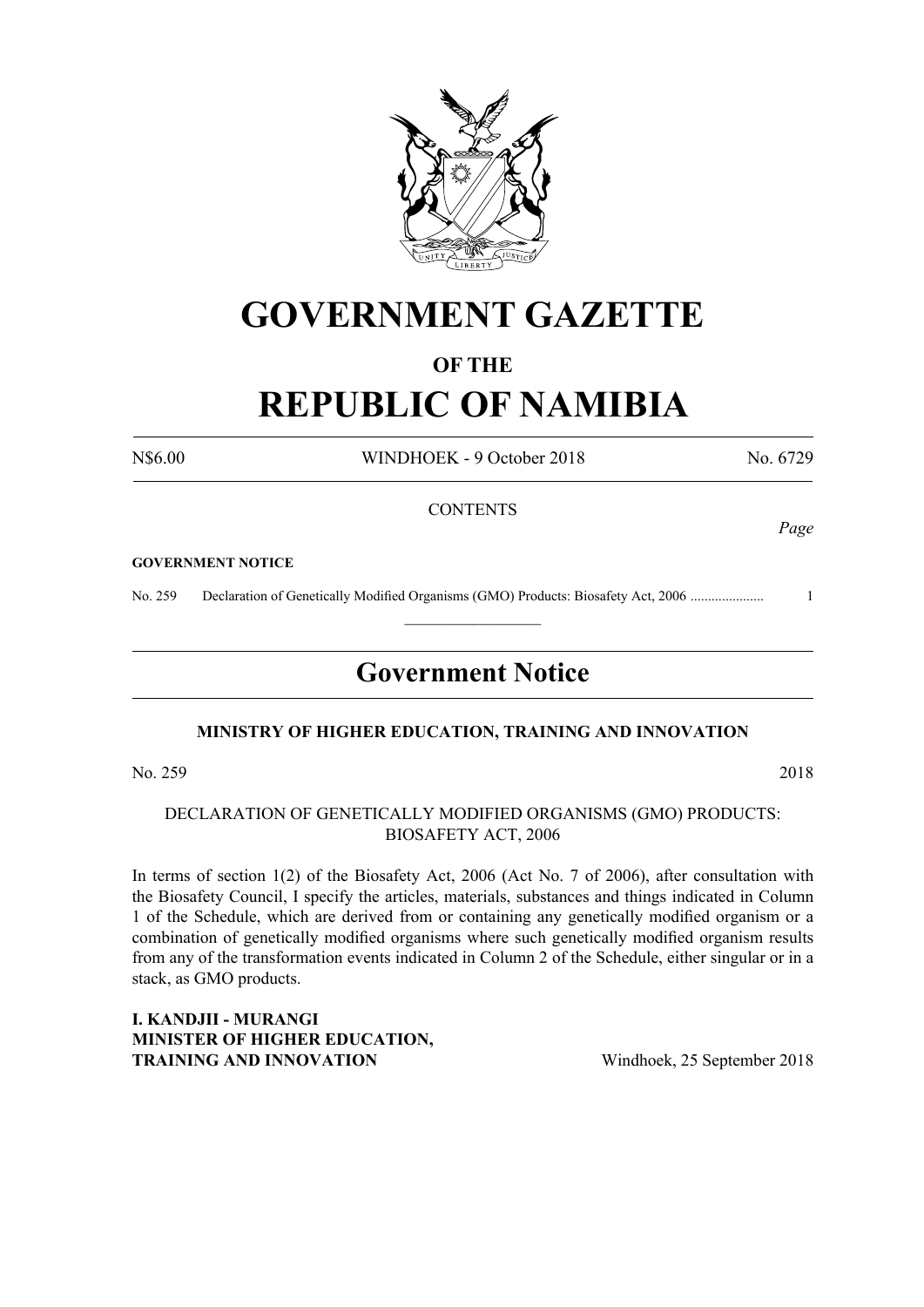| <b>COLUMN1</b>                              | <b>COLUMN 2</b>                                                                                                                                                                                                                                                                                                                                                                                                                                                                                                                                                                                                                                                                        | <b>COLUMN 3</b>                                                                                                                                                                                                                                                                                                                                                                                                     |
|---------------------------------------------|----------------------------------------------------------------------------------------------------------------------------------------------------------------------------------------------------------------------------------------------------------------------------------------------------------------------------------------------------------------------------------------------------------------------------------------------------------------------------------------------------------------------------------------------------------------------------------------------------------------------------------------------------------------------------------------|---------------------------------------------------------------------------------------------------------------------------------------------------------------------------------------------------------------------------------------------------------------------------------------------------------------------------------------------------------------------------------------------------------------------|
| <b>Crop Name</b>                            | <b>Transformation Event</b>                                                                                                                                                                                                                                                                                                                                                                                                                                                                                                                                                                                                                                                            | <b>Intended Use</b>                                                                                                                                                                                                                                                                                                                                                                                                 |
| <b>CANOLA</b><br>(Brassica napus)           | <u>HCN92 (Topas 19/2);</u><br><b>MS1 x RF1 (PGS1);</b><br>MS1 x RF2 (PGS2);<br><b>MS8 x RF3</b>                                                                                                                                                                                                                                                                                                                                                                                                                                                                                                                                                                                        | Feed containing, consisting of, or produced<br>from a GMO that contains transformation<br>events specified under CANOLA.<br>Foods and food ingredients containing,<br>consisting of, or produced from a GMO that<br>contains transformation events specified under<br>CANOLA.<br>Products other than food and feed containing<br>or consisting of a GMO that contains<br>transformation events specified under      |
| <b>COTTON</b><br>(Gossypium<br>hirsutum L.) | LLCotton25;<br>MON1076;<br>MON1445;<br>MON1698;                                                                                                                                                                                                                                                                                                                                                                                                                                                                                                                                                                                                                                        | CANOLA.<br>Feed containing, consisting of, or produced<br>from a GMO that contains transformation<br>events specified under COTTON.                                                                                                                                                                                                                                                                                 |
|                                             | <b>MON531</b> ;<br><b>MON757</b>                                                                                                                                                                                                                                                                                                                                                                                                                                                                                                                                                                                                                                                       | Foods and food ingredients containing,<br>consisting of, or produced from a GMO that<br>contains transformation events specified under<br>COTTON.<br>Products other than food and feed containing<br>or consisting of a GMO that contains<br>transformation events specified under<br>COTTON.                                                                                                                       |
| <b>MAIZE</b><br>(Zea mays L.)               | 5307 x MIR604 x Bt11 x TC1507 x<br>GA21;<br>5307 x MIR604 x Bt11 x TC1507 x<br>GA21 x MIR162;<br>59122;<br>59122 x NK603;<br>Bt11 (X4334CBR, X4734CBR);<br>Bt11 x 59122 x MIR604 x TC1507<br>$x$ GA21;<br>Bt11 x GA21;<br><u>Bt11 x MIR162 x GA21;</u><br><b>Bt11 x MIR162 x MIR604 x GA21;</b><br>Bt11 x MIR162 x TC1507 x GA21;<br>Bt11 x MIR604;<br>BT11 x MIR604 x GA21;<br>Bt176(176);<br>DAS40278;<br>GA21;<br>GA21 x MON810; MIR162;<br>MIR604;<br>MIR604 x GA21;<br><b>MON810;</b><br>MON810 x MON88017;<br><u>MON863</u> ;<br><b>MON 87460;</b><br><b>MON863 x MON810;</b><br>MON863 x MON810 x NK603;<br>MON88017;<br>MON89034;<br>MON89034 x MON88017;<br>MON89034 x NK603; | Feed containing, consisting of, or produced<br>from a GMO that contains transformation<br>events specified under MAIZE.<br>Foods and food ingredients containing,<br>consisting of, or produced from a GMO<br>that contains transformation events specified<br>under MAIZE.<br>Products other than food and feed containing<br>or consisting of a GMO that contains<br>transformation events specified under MAIZE. |

# **SCHEDULE**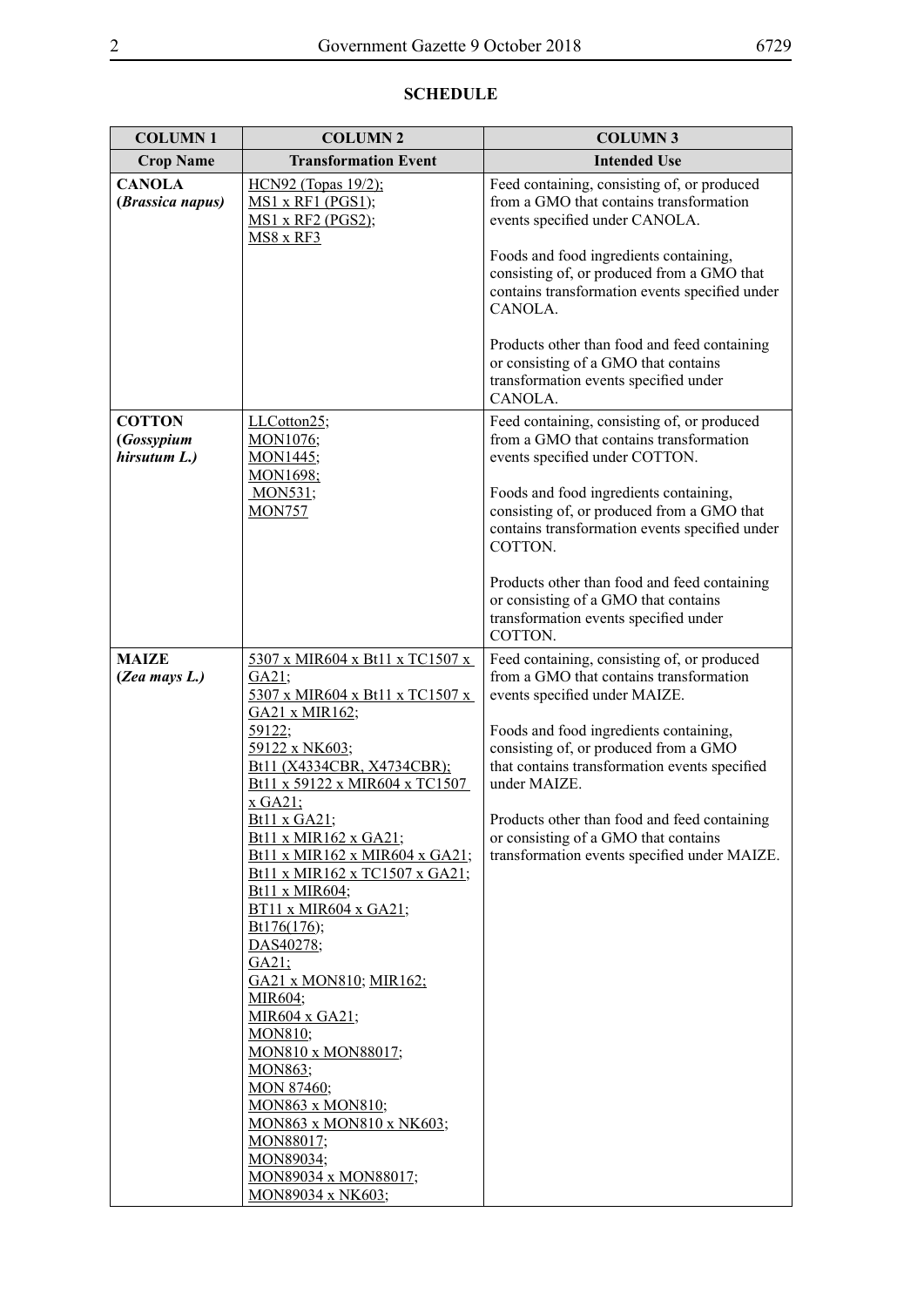| <b>COLUMN1</b>                             | <b>COLUMN 2</b>                                                                                                                                                                                                                                                         | <b>COLUMN3</b>                                                                                                                                                                                                                                                                                                                                                                                                                               |
|--------------------------------------------|-------------------------------------------------------------------------------------------------------------------------------------------------------------------------------------------------------------------------------------------------------------------------|----------------------------------------------------------------------------------------------------------------------------------------------------------------------------------------------------------------------------------------------------------------------------------------------------------------------------------------------------------------------------------------------------------------------------------------------|
| <b>Crop Name</b>                           | <b>Transformation Event</b>                                                                                                                                                                                                                                             | <b>Intended Use</b>                                                                                                                                                                                                                                                                                                                                                                                                                          |
|                                            | MON89034 x TC1507 x<br>MON88017 x 59122;<br>MON89034 x TC1507 x NK603;<br>NK603;<br>NK603 x MON810;<br>$\underline{T14}$ ;<br>$T25$ ;<br>TC1507;<br>TC1507 x 59122;<br>TC1507 x 59122 x NK603;<br>TC1507 x MON810;<br>TC1507 x MON810 x NK603;<br><b>TC1507 x NK603</b> |                                                                                                                                                                                                                                                                                                                                                                                                                                              |
| <b>RICE</b><br>(Oryza sativa L)            | LLRICE62;<br>7Crp#10;<br>GM Shanyou 63;<br>Huahui-1/TT51-1;<br>LLRICE06;<br>LLRICE601;<br>Tarom molaii + cry1Ab                                                                                                                                                         | Feed containing, consisting of, or produced<br>from a GMO that contains transformation<br>events specified under RICE.<br>Foods and food ingredients containing,<br>consisting of, or produced from a GMO that<br>contains transformation events specified under<br>RICE.<br>Products other than food and feed containing<br>or consisting of a GMO that contains<br>transformation events specified under RICE.                             |
| <b>SOYA BEAN</b><br>(Glycine max L.)       | $A2704-12$ ;<br>$A2704-21;$<br>A5547-35;<br>CV127;<br>DAS44406-6;<br>DP305423;<br>DP305423 x GTS 40-3-2;<br>DP356043;<br>MON87701 x MON89788;<br><u>MON89788;</u><br>SYHTØH2                                                                                            | Feed containing, consisting of, or produced<br>from a GMO that contains transformation<br>events specified under SOYA BEAN.<br>Foods and food ingredients containing,<br>consisting of, or produced from a GMO that<br>contains transformation events specified under<br>SOYA BEAN.<br>Products other than food and feed containing<br>or consisting of a GMO that contains<br>transformation events specified under SOYA<br>BEAN.           |
| <b>SUGAR CANE</b><br>(Saccharum sp)        | $\overline{\text{NXI-1T}}$<br>$\overline{\text{NXI-4}}$ ;<br>$NXI-6T$                                                                                                                                                                                                   | Feed containing, consisting of, or produced<br>from a GMO that contains transformation<br>events specified under SUGAR CANE.<br>Foods and food ingredients containing,<br>consisting of, or produced from a GMO that<br>contains transformation events specified under<br><b>SUGAR CANE.</b><br>Products other than food and feed containing<br>or consisting of a GMO that contains<br>transformation events specified under SUGAR<br>CANE. |
| <b>POTATO</b><br>(Solanum<br>tuberosum L.) | 1210 amk;<br>2904/1 kgs;<br>AM04-1020;<br>ATBT04-27;<br>ATBT04-30;<br>ATBT04-31;<br>ATBT04-36;<br>ATBT04-6;                                                                                                                                                             | Feed containing, consisting of, or produced<br>from a GMO that contains transformation<br>events specified under POTATO.<br>Foods and food ingredients containing,<br>consisting of, or produced from a GMO that<br>contains transformation events specified under<br>POTATO.                                                                                                                                                                |